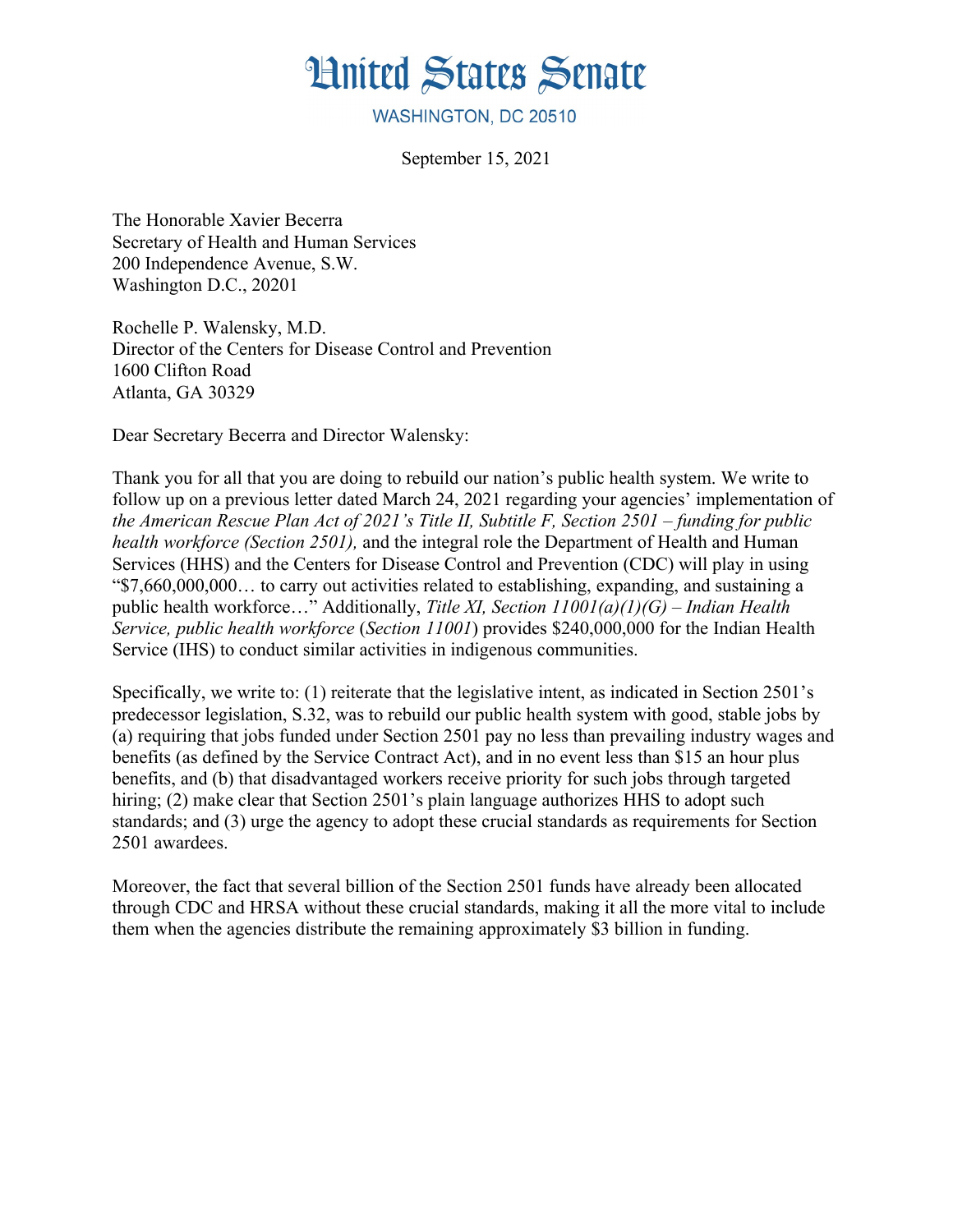### **1. Legislative Intent**

We were proud to work with Congressional leadership to ensure that Sections 2501 and 11001 were aligned as closely as possible with its predecessor legislation, *S. 32 of the 117th Congress* – *Health Force, Resilience Force, and Jobs to Fight COVID-19 Act (Health Force),* but we recognize that restrictions in the Budget Reconciliation process did not afford the precision and detail required of a legislative and programmatic endeavor on this scale. Therefore, as you implement such sections of the *American Rescue Plan Act of 2021* and work to deliver on the public health jobs promise made by President Biden, we seek to make clear the legislative intent behind *Health Force* and Section 2501 – and respectfully request that it guide your implementation of the program.

The overall goals of *Health Force* and Section 2501 are to rebuild the nation's public health infrastructure with a commitment to health equity, sustainability, and the creation of new careers in health for underserved communities. And to achieve those goals, two key policies that are integral to the *Health Force* and Section 2501 program are: (1) labor standards to ensure that the jobs created are sustainable, and (2) targeted hiring to ensure the creation of new careers in health for jobseekers from underserved communities.

### a. **Labor Standards**

Regarding labor standards, our express intent was that the jobs created should pay no less than prevailing wages and benefits. *Health Force* contained provisions making clear that Service Contract Act prevailing wages and benefits standards should apply to public health jobs subsidized under the program:

# (6) FORCE MEMBER COMPENSATION.—

(A) IN GENERAL.—Members of the Force shall be full-time employees paid directly by Funded Entities (and subawardees under paragraph (9)) using funds provided by the Centers for Disease Control and Prevention under grants, contracts, or cooperative agreements under this section.

(B) COMPENSATION.—Notwithstanding any other provision of law, for fiscal year 2021 and each fiscal year thereafter, all Force members, including supervisors, shall be paid a wage and fringe benefits not less than the minimum wage and fringe benefits established in accordance with chapter 67 of title 41, United States Code (commonly known as the "Service Contract Act").

(C) AUTHORITY.—With respect to subparagraph (B), the Secretary of Labor, or the Secretary's authorized representative, shall have the authority and functions set forth in chapter 67 of title 41, United States Code.

(D) METHODOLOGY.—With respect to subparagraph (B), the Secretary of Labor, or the Secretary's authorized representative, shall issue a nonstandard wage determination, subject to periodic revision, establishing minimum wages and fringe benefits for each class of Force members in accordance with the prevailing rates for those positions or, where a collective-bargaining agreement is in effect, in accordance with the rates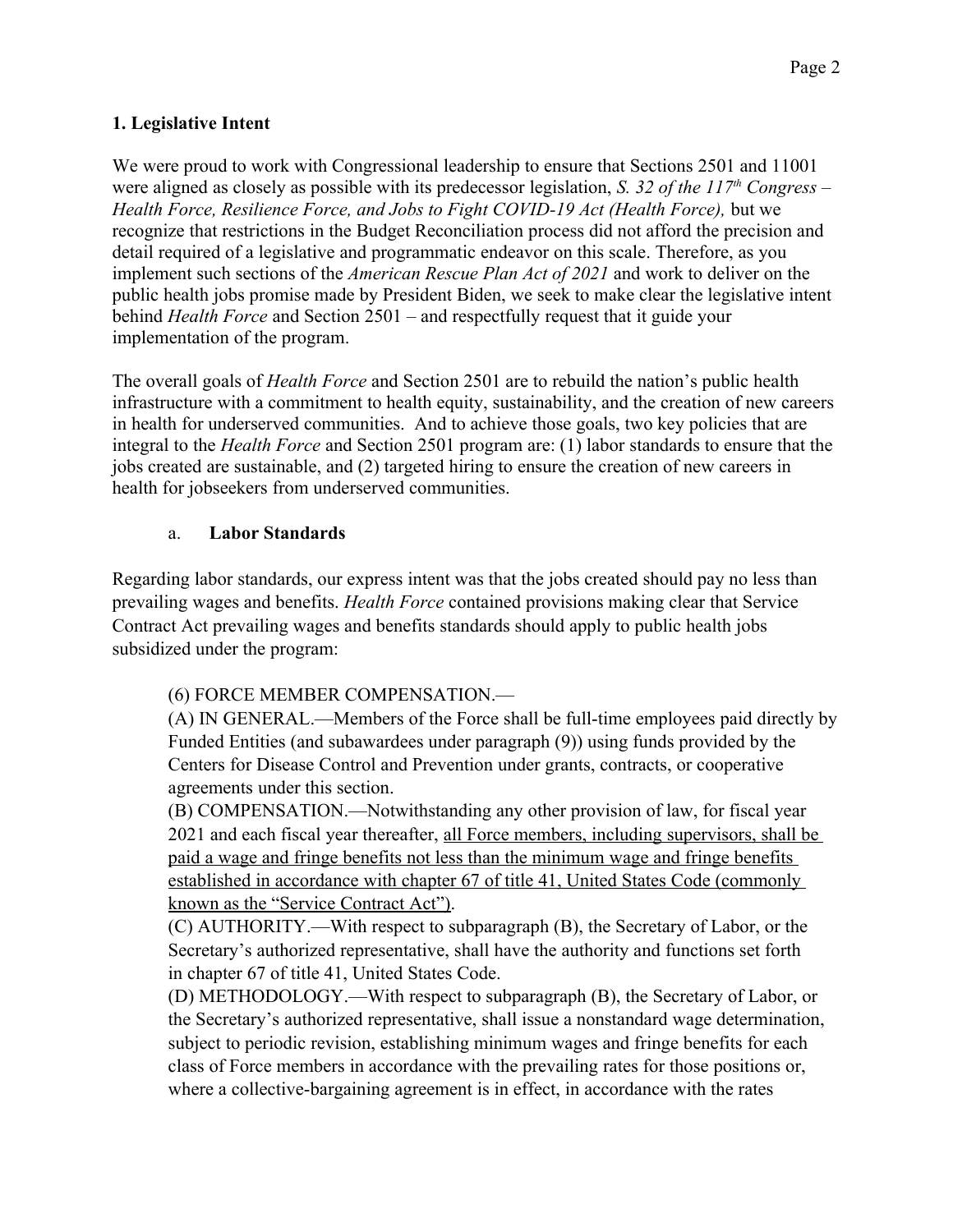provided for in the agreement, including prospective wage and fringe benefit increases provided under the agreement.

(E) SENSE OF CONGRESS.—It is the sense of Congress that Force member compensation shall include health, retirement, and paid family and medical leave benefits.

*Health Force*, Section 2(e)(6) (emphasis added).

# b. **Targeted Hiring**

Similarly, regarding targeted hiring, our intent as legislative sponsors was to ensure that workers from disadvantaged communities should be prioritized for public health workforce jobs financed under Section 2501. We expressly mandated in *Health Force* targeted hiring of workers residing in "focal communities" – which we defined as communities meeting criteria such as high poverty, unemployment, or CDC high social vulnerability scores – as well as other categories of disadvantaged workers and job seekers:

(2) RECRUITMENT.—With respect to the employment of Force members, Funded Entities shall support recruitment efforts for Force personnel who are from or reside in the locality in which they will serve, including efforts to recruit Force members among focal communities as described in subsection (h), as well as dislocated workers, individuals with barriers to employment, veterans, new entrants in the workforce, underemployed or furloughed workers, graduates and students from Historically Black Colleges and Universities, Tribal Colleges and Universities, Hispanic Serving Institutions and historically marginalized populations. As practicable, State labor offices shall share information about Force opportunities with those individuals applying for or receiving unemployment benefits.

(3) PREFERENCE.—Notwithstanding any other provision of law, preference in the hiring of Force members shall be given to individuals who are dislocated workers, individuals with barriers to employment, veterans, new entrants in the workforce, underemployed or furloughed workers, or community-based nonprofit or public health or health care professionals, from focal communities as described in subsection (h), or unemployed or underemployed individuals. First priority in such hiring shall be given to individuals who are previous employees of Funded Entities (or subawardees under paragraph (9)) who were, within the 2020 or 2021 calendar year, furloughed, laid off, subject to a reduction in force, placed or went on leave, or have recall rights subject to collective bargaining agreement or applicable personnel policies.

S.32, Section 2(e)(2) & (3).

# **2. Agency Authority Under Section 2501**

During the reconciliation process *Health Force* was condensed into what became Section 2501. In the place of a detailed statute that specified criteria for using the money and labor standards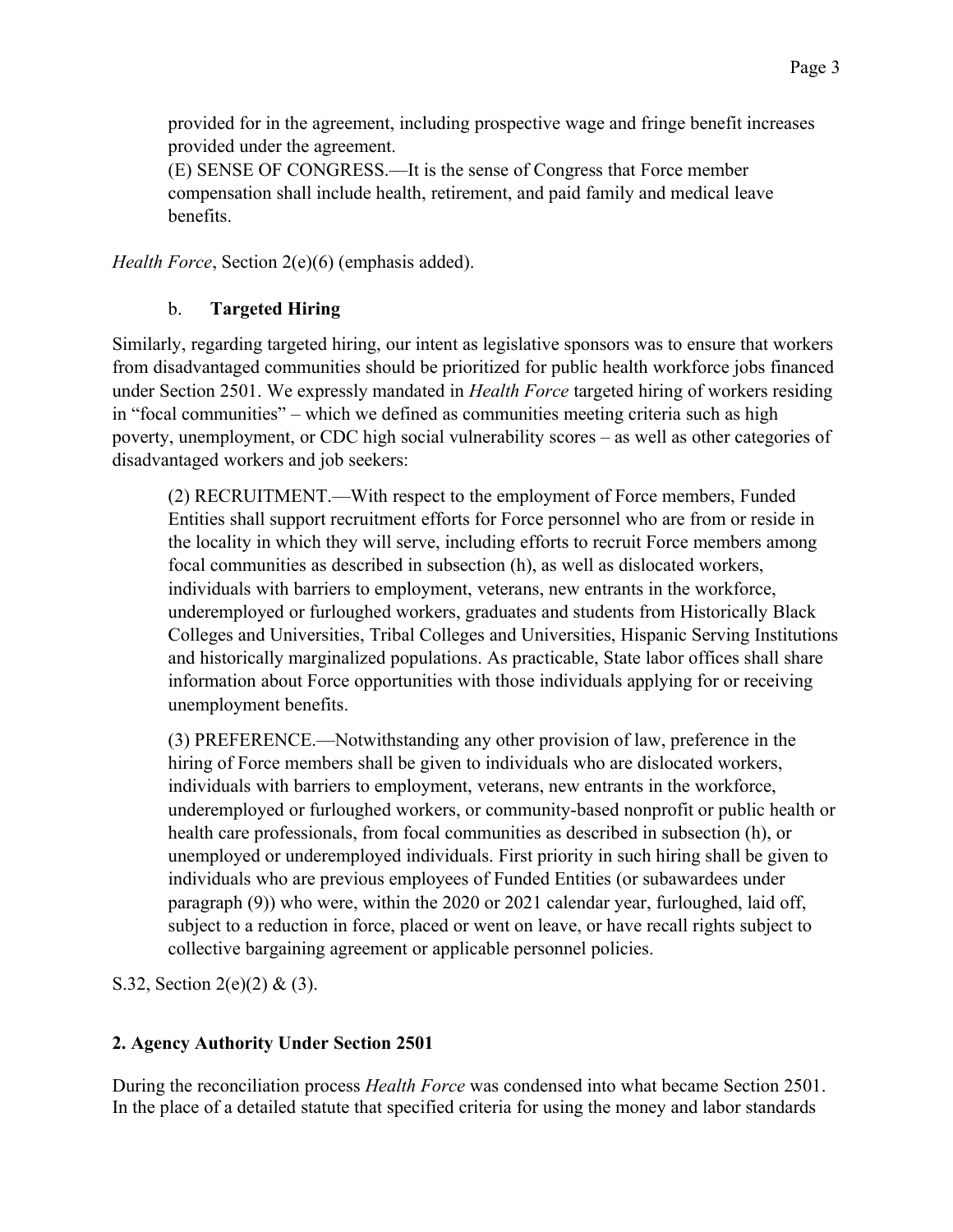and hiring priorities for the jobs created, in Section 2501 Congress appropriated \$7.66 billion to HHS with the following instructions:

#### ARP § 2501 – FUNDING FOR PUBLIC HEALTH WORKFORCE

(a) IN GENERAL.—In addition to amounts otherwise available, there is appropriated to the Secretary of Health and Human Services (in this subtitle referred to as the "Secretary") for fiscal year 2021, out of any money in the Treasury not otherwise appropriated, \$7,660,000,000, to remain available until expended, to carry out activities related to establishing, expanding, and sustaining a public health workforce, including by making awards to State, local, and territorial public health departments.

(b) USE OF FUNDS FOR PUBLIC HEALTH DEPARTMENTS.—Amounts made available to an awardee pursuant to subsection (a) shall be used for the following:

(1) Costs, including wages and benefits, related to the recruiting, hiring, and training of individuals—

(A) to serve as case investigators, contact tracers, social support specialists, community health workers, public health nurses, disease intervention specialists, epidemiologists, program managers, laboratory personnel, informaticians, communication and policy experts, and any other positions as may be required to prevent, prepare for, and respond to COVID–19; and

(B) who are employed by—

(i) the State, territorial, or local public health department involved; or

(ii) a nonprofit private or public organization with demonstrated expertise in implementing public health programs and established relationships with such State, territorial, or local public health departments, particularly in medically underserved areas.

(2) Personal protective equipment, data management and other technology, or other necessary supplies.

(3) Administrative costs and activities necessary for awardees to implement activities funded under this section.

(4) Subawards from recipients of awards under subsection (a) to local health departments for the purposes of the activities funded under this section.

(Emphasis added)

While Section 2501's language is condensed, review of the provision's text indicates that it vests HHS with authority to implement the Section 2501 program with labor standards and targeted hiring, consistent with the sponsors' original legislative intent.

#### a. **Labor Standards**

Regarding labor standards, Congress's mandate to HHS to "sustain a public health workforce" indicates that HHS is authorized and expected to design the Section 2501 program in a fashion that will ensure a stable, sustainable public health workforce. That instruction taken together with the Section 2501's express reference to using the appropriated funds for "costs, including wages and benefits, related to the recruiting, hiring, and training of individual" indicates that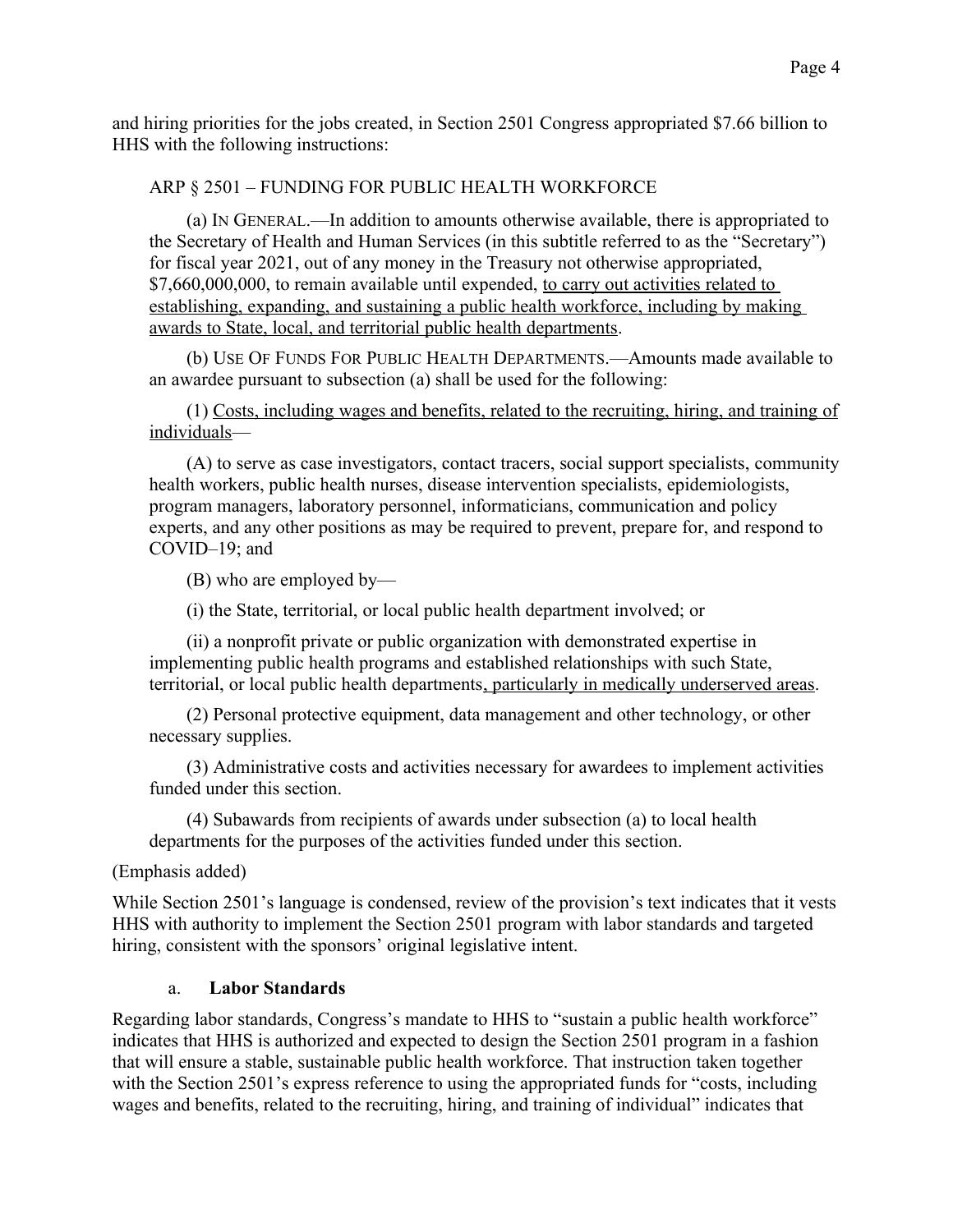HHS is authorized to adopt standards for the program – including standards relating to wage and benefits – that are reasonably necessary for recruiting and retaining a stable workforce to deliver public health services.

It is widely recognized that competitive wage and benefits standards help ensure quality services by maintaining a stable and skilled workforce. Without such standards for the public health workforce positions financed under Section 2501, government and non-profit awardees will likely find it difficult to recruit and retain workers for these positions. Extensive evidence links low pay with high turnover -- and conversely documents the productivity benefits of higher wages and benefits. *See* Sarah J. Newman et al., Workforce Turnover at Local Health Departments: Nature, Characteristics, and Implications, 47 Am. J. Prev. Med. S337 (2014), ("Several studies in the public health, healthcare, and government workforce fields have identified organizational infrastructure characteristics that influence turnover... [f]or instance, the use of competitive pay as a recruitment and retention strategy."); Karla Walter & Anastasia Christman, "Service Contract Workers Deserve Good Jobs," Center for American Progress & National Employment Law Project, April 2021, fn. 26 (gathering sources). On the recruitment side, because many of the positions the ARP provides for—community health workers, public health nurses, laboratory personnel, and others—demand specialized skills, public health departments and nonprofit organizations are likely to experience difficulty filling these jobs without adequate pay and benefits. In light of Congress's direction to HHS to "sustain" a public health workforce, it is therefore crucial that the program be structured to reduce turnover and promote stable, long-term employment in for these positions.

Similarly, other labor standards – such as requiring that awardees rehire laid off public health workers and ensure that the health force jobs do not displace permanent public health staff – would also promote economy and efficiency in delivery of public services. For example, President Obama in Executive Order 13,495—Nondisplacement of Qualified Workers Under Service Contracts (Jan. 30, 2009), found that ensuring retention and rehiring of workers on federal service contracts "provides the … Government the benefits of an experienced and trained work force that is familiar with the ... Government's personnel, facilities, and requirements."

# b. **Targeted Hiring**

Congress's mandate to HHS in Section 2501 also encompasses authority to require awardees to use targeted hiring for filling some of the positions funded. The Section 2501 language begins by instructing HHS to "expand[] . . . a public health workforce" by "recruiting, hiring, and training of individuals." It goes on to call for prioritizing provision of services "particularly in medically underserved areas." Section 2501(b)(1(B)(2).

That plain language suggests that HHS is authorized to require awardees to use hiring strategies that will be effective at delivering services, especially in medically underserved areas. Targeted hiring policies – such as the "community health worker" model under which public health workers are recruited from the disadvantaged communities they are intended to serve – have been shown to be a key strategy for ensuring effective service delivery to such communities. For example, evidence-based academic research on the community health worker model shows that it results in improvements in hospital admissions, chronic disease control, and mental health for patients with chronic health conditions. See Univ. of Penn Center for Community Health Workers, Published Research.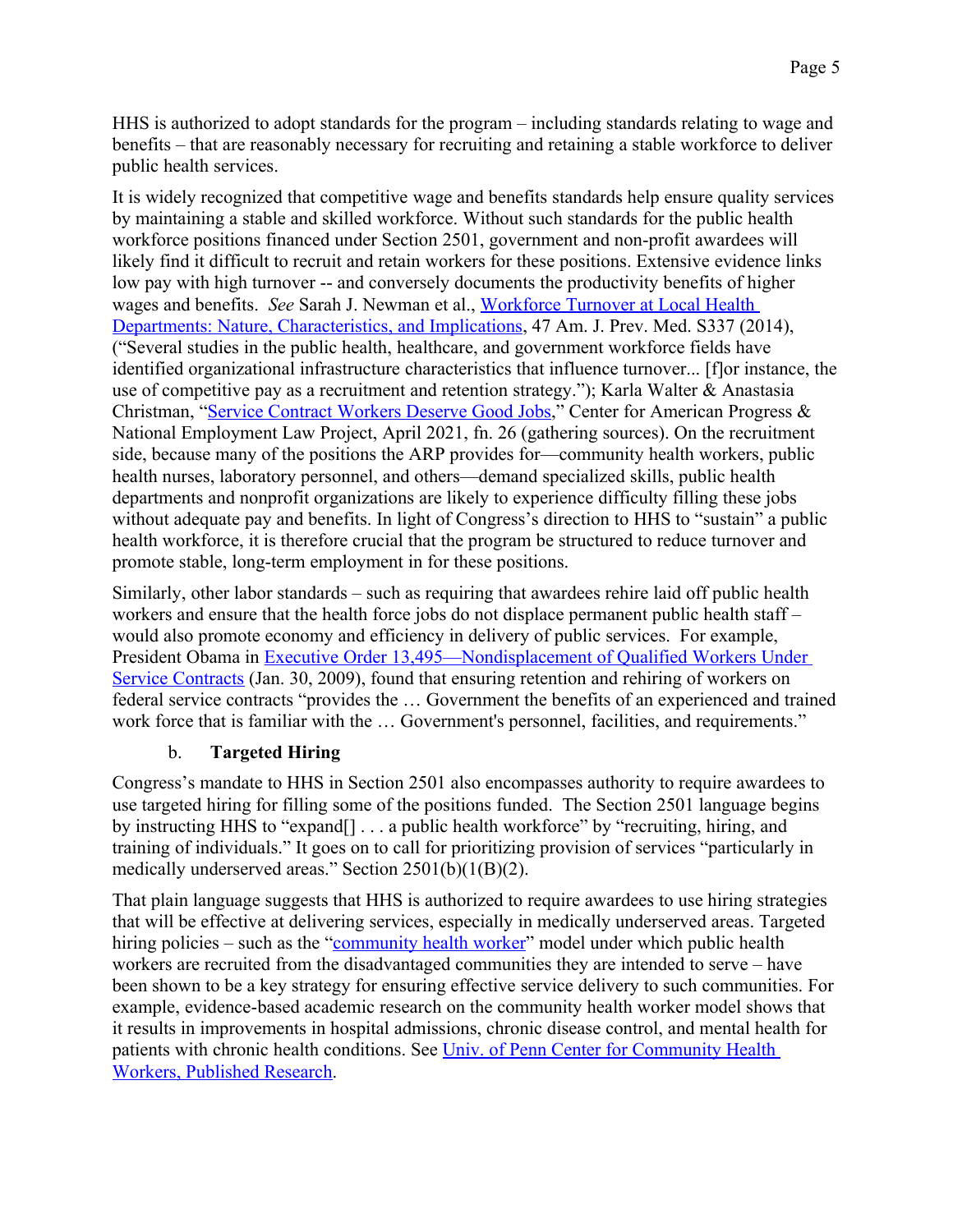The statutory language of Section 2501 thus suggests that HHS has authority to adopt labor standards and targeted hiring requirements for awardees.

### **3. Recommended Agency Standards**

In light of the above, we respectfully urge that HHS and CDC implement Section 2501 in accord with our legislative intent and statutory authorization by requiring grantees to meet labor standards and targeted hiring requirements. Specifically, we recommend the following standards:

- 1. Labor Standards
	- a. Prevailing Wages and Benefits -- Requiring that jobs funded under Section 2501 pay no less than prevailing industry wages and benefits for each job title (as defined by the Service Contract Act), and in no event less than \$15 an hour plus benefits. Prevailing benefits under the Service Contract Act are currently \$4.54/hour.
	- b. Workforce Stability -- Requiring that awardees:
		- i. Rehire laid off public health workers, and
		- ii. Ensure that the health force jobs do not displace permanent public health staff
- 2. Targeted Hiring Requiring that disadvantaged workers receive priority for Section 2501 jobs through strategies including:
	- a. Community Health Workers Including earmarked funding for Community Health Worker Programs and Public Health Workforce Partnerships as a key strategy for ensuring both inclusive hiring and improving delivery of services to disadvantaged communities. An extensive body of research highlights the key role that Community Health Workers recruited from health-challenged communities can play in enabling residents to access vital health services.
	- b. Recruiting from HBCUs/HSIs/TCUs For jobs that require some degree of education or credentials, requiring grantees to include recruiting through Historically Black Colleges and Universities / Hispanic Serving Institutions / Tribal Colleges and Universities.

We recognize that you, the CDC, and your partners are tasked with the unprecedented challenge of "…establishing, expanding, and sustaining a public health workforce" for which the United States is long overdue. Our Congressional coalition stands ready to collaborate with you and your team. We will work tirelessly to provide the resources and support necessary to accomplish this ambitious, necessary goal of a public health workforce to end this pandemic and prepare us for all future health challenges. We are grateful for all that you and the CDC have already done, and we look forward to working together to establish, expand, and sustain a Health Force.

Sincerely,